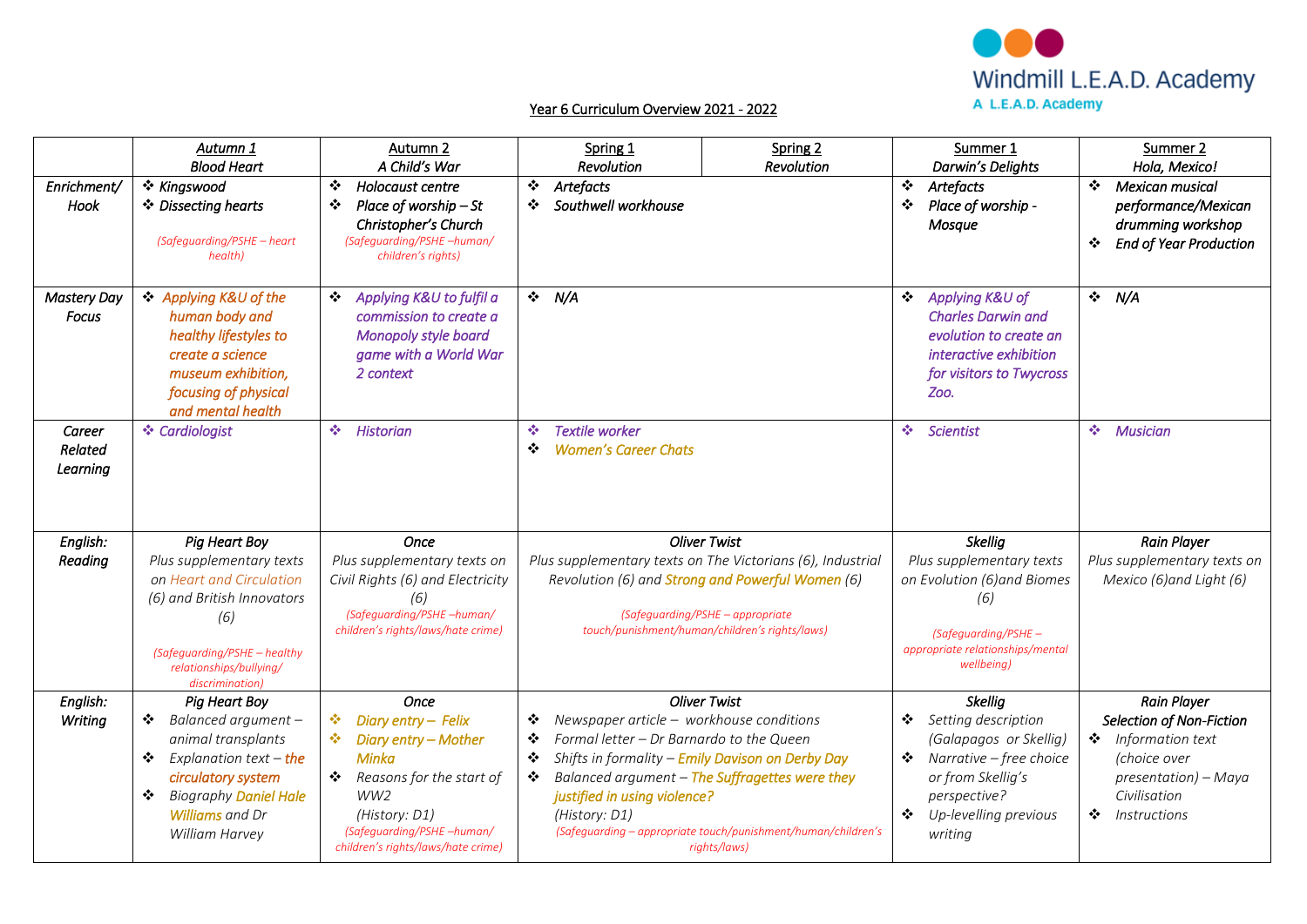| <b>Maths</b> | Place value                 | <b>Fractions</b>                     | <b>Decimals</b>       | Algebra                                                       | Geometry                 | Post SATs project work       |
|--------------|-----------------------------|--------------------------------------|-----------------------|---------------------------------------------------------------|--------------------------|------------------------------|
|              | <b>Number</b>               | Simplifying                          | Percentages           | Ratio                                                         | Properties of shapes     |                              |
|              | Four operations             | Comparing and ordering               | <b>Measurement</b>    | <b>Measurement</b>                                            |                          |                              |
|              | Factors, multiples and      | Calculating                          | Metric units          | Perimeter, area and                                           | <b>Statistics</b>        |                              |
|              | primes                      | Fractions of amounts                 | Imperial units        | volume                                                        | Line graphs              |                              |
|              | Squares and cubes           |                                      |                       |                                                               | Pie charts               |                              |
|              |                             |                                      |                       |                                                               |                          |                              |
|              | Order of operations         | Geometry                             |                       |                                                               | Mean                     |                              |
|              | Mental calculation          | Position and direction               |                       |                                                               |                          |                              |
| History      | William Harvey              | WW2                                  |                       | The Victorians, The British Empire,                           | <b>Charles Darwin</b>    | <b>Maya Civilisation</b>     |
|              | B1, B2, B3, B4              | A1, A2, A3, A4                       |                       | A1, A2, A3, A4                                                | A1, A2, A3, A4           | A1, A2, A3, A4               |
|              | C1                          | B1, B2, B3, B4                       |                       | B1, B2, B3, B4                                                | B3, B4                   | B1, B2                       |
|              | <b>Daniel Hale Williams</b> | C1                                   |                       | C1                                                            | C1                       | E1, E2                       |
|              |                             | D1: English                          |                       | D1: English                                                   | D <sub>1</sub>           |                              |
|              |                             | E1, E2                               |                       | E1, E2                                                        | E2                       |                              |
|              |                             | (Safeguarding/PSHE -human/           |                       | (Safeguarding – appropriate touch/punishment/human/children's | John Edmonstone - the    |                              |
|              |                             | children's rights/laws/hate crime)   |                       | rights/law, equal rights))                                    | man who taught Darwin    |                              |
|              |                             |                                      |                       | <b>The Suffragettes</b>                                       |                          |                              |
| Geography    | N/A                         | <b>Blitzed Nottingham</b>            | The British Empire    | <b>Location Study:</b>                                        | Galapagos Islands        | Mexico                       |
|              |                             | Map Skills                           | <b>B1</b>             | Nottingham Pre & Post The                                     | Geographical features of | Locational Study - North     |
|              |                             |                                      | Discrete Map Work     | <b>Industrial Revolution</b>                                  | the Galapagos Islands    | and South America            |
|              |                             | A1, A2, A3, A4                       |                       |                                                               |                          |                              |
|              |                             | Field Work: How did the Blitz change | Global Geographical   | Geographical changes over                                     | A3                       | A3                           |
|              |                             | the locality of Nottingham?          | Features              | time                                                          | B1, B2                   | B1, B3                       |
|              |                             | Comparing then to now.               | C2, C3, C4            | A1, A3                                                        | <b>Sarah Winnemucca</b>  | C1, C4, C5                   |
|              |                             |                                      |                       |                                                               | Human impact on the      | D1                           |
|              |                             |                                      | The Antarctica treaty |                                                               | Galapagos islands.       | The effects of tourism on    |
|              |                             |                                      |                       |                                                               | Anthropogenic changes.   | the natural environment in   |
|              |                             |                                      |                       |                                                               |                          | Mexico. Natural resources    |
|              |                             |                                      |                       |                                                               |                          | such as the beaches and the  |
|              |                             |                                      |                       |                                                               |                          | sea attract tourists and in  |
|              |                             |                                      |                       |                                                               |                          | turn these natural resources |
|              |                             |                                      |                       |                                                               |                          | such as the sand and the     |
|              |                             |                                      |                       |                                                               |                          | sea are subject to damage    |
|              |                             |                                      |                       |                                                               |                          | and depletion e.g. the coral |
|              |                             |                                      |                       |                                                               |                          | reefs.                       |
|              |                             |                                      |                       |                                                               |                          |                              |
|              |                             |                                      |                       |                                                               |                          | Liliana Gutierrez - She      |
|              |                             |                                      |                       |                                                               |                          | helped found an              |
|              |                             |                                      |                       |                                                               |                          | organization that invests in |
|              |                             |                                      |                       |                                                               |                          | fishery restoration in       |
|              |                             |                                      |                       |                                                               |                          | Mexico and now works         |
|              |                             |                                      |                       |                                                               |                          | with female leaders to       |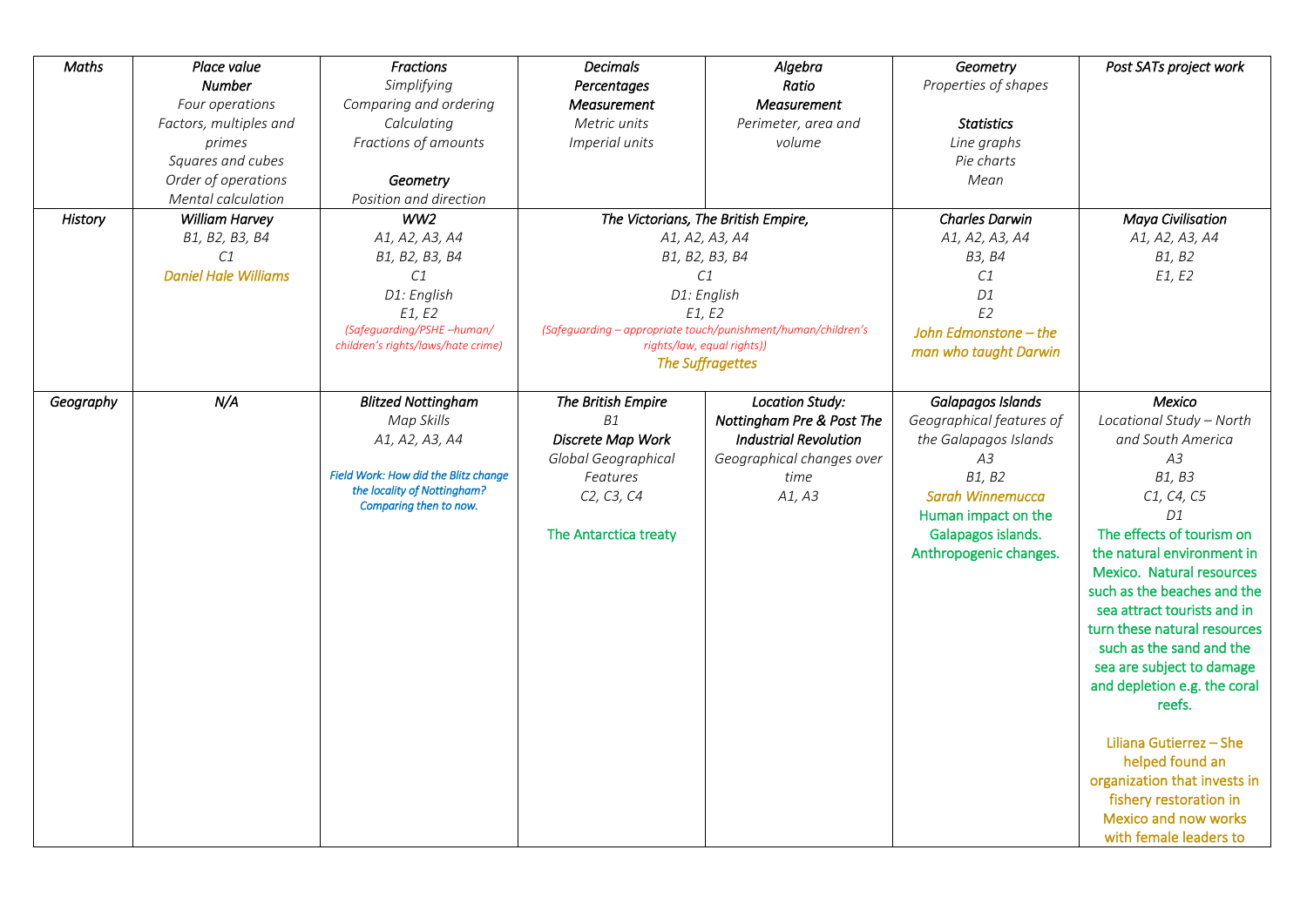|                  |                                     |                                             |                               |                                               |                                      | protect the ocean and                   |
|------------------|-------------------------------------|---------------------------------------------|-------------------------------|-----------------------------------------------|--------------------------------------|-----------------------------------------|
|                  |                                     |                                             |                               |                                               |                                      | uplift their coastal towns              |
|                  |                                     |                                             |                               |                                               |                                      |                                         |
|                  |                                     |                                             |                               |                                               |                                      |                                         |
|                  |                                     |                                             |                               |                                               |                                      |                                         |
| Art              | Sculpting clay hearts               | Lowry: 'After the Blitz'                    |                               | Realism: Perspective (Victorian Street Scene) | Darwin's Sketches                    | Day of the Dead Artwork                 |
|                  | C1, C2                              | A1, A2, A3, A4, A5, A6, A7                  |                               | A2, A3, A5, A6, A8                            | A1, A2, A5, A7                       | B1, B2                                  |
|                  | F1, F2, F3, F4                      | E1, 2, 3, 4                                 |                               | E <sub>2</sub>                                | F1, F2, F3, F4                       | E3                                      |
|                  |                                     | F1, F2, F3, F4                              |                               | F1, F2, F3, F4                                |                                      | F1, F2, F3, F4                          |
|                  |                                     |                                             |                               | <b>Amrita Sher-Gil</b>                        |                                      | <b>Frida Kahlo: Portraits</b>           |
|                  |                                     |                                             |                               | Do Huh Sun                                    |                                      | A1, A2, A4, A5                          |
|                  |                                     |                                             |                               |                                               |                                      | A7,                                     |
|                  |                                     |                                             |                               |                                               |                                      | E1, E2, E3, E4                          |
|                  |                                     |                                             |                               |                                               |                                      | F1, F2, F3, F4                          |
|                  |                                     |                                             |                               |                                               |                                      | (PSHE/Safeguarding -                    |
|                  |                                     |                                             |                               |                                               |                                      | human/children's rights/hate            |
|                  |                                     |                                             |                               |                                               |                                      | crime/oppression/body image)            |
| Design           | Designing 'heart healthy'           | Designing an air-raid shelter               | N/A                           | N/A                                           | N/A                                  | <b>Festival Drinks: Designing,</b>      |
| Technology       | meals.                              | B1, B2                                      |                               |                                               |                                      | <b>Evaluating and Budgeting</b>         |
|                  | A1, A2                              | C1, C2                                      |                               |                                               |                                      | A1, A2                                  |
|                  | B1, B2                              | Lonnie Johnson                              |                               |                                               |                                      | B1, B2                                  |
|                  | C1, C2                              |                                             |                               |                                               |                                      | C1, C2                                  |
|                  | (Safeguarding/PSHE - heart          |                                             |                               |                                               |                                      | D1, D2                                  |
|                  | health)                             |                                             |                               |                                               |                                      | E1, E2                                  |
|                  | Nadiya Hussain                      |                                             |                               |                                               |                                      |                                         |
|                  |                                     |                                             |                               |                                               |                                      | <b>Plastic alternatives</b>             |
|                  |                                     |                                             |                               |                                               |                                      |                                         |
| <b>Religious</b> | <b>Islam: Beliefs and Practices</b> | Christianity: Christmas                     | Christianity: Beliefs and     | Christianity: Easter                          | <b>Islam: Beliefs and Moral</b>      | Christianity: Covenant                  |
| <b>Education</b> | Key Question: What is the           | Key Question: Do Christmas                  | <b>Meaning</b>                | Key Question: Is Christianity                 | <b>Values</b>                        | Key Question: How did Jesus             |
| (Safeguarding-   | best way for a Muslim to            | celebrations                                | Key Question: Is anything     | still a strong religion 2000                  | Key Question: Does belief in         | create a 'New Covenant'                 |
| celebrating      | show commitment to God?             | and traditions help Christians              | ever eternal?                 | years after Jesus was on                      | Akhirah (life after death)           | and what does that mean                 |
| differences,     | A1, B1, C1                          | understand who Jesus was                    | A3, B3, C3                    | Earth?                                        | help Muslims lead good               | to Christians today?                    |
| human rights)    |                                     | and why he was born?                        |                               |                                               | lives?                               |                                         |
|                  |                                     |                                             |                               | A4, B4, C4                                    |                                      | A6, B6, C6                              |
|                  |                                     | A2, B2, C2                                  |                               |                                               | A5, B5, C5                           |                                         |
| Computing        | E-Safety                            | E-Safety                                    | E-Safety                      | E-Safety                                      | E-Safety                             | E-Safety                                |
|                  | A1, A2, A3, A4, A5, A6              | A1, A2, A3, A4, A5, A6                      | A1, A2, A3, A4, A5, A6        | A1, A2, A3, A4, A5, A6                        | A1, A2, A3, A4, A5, A6               | A1, A2, A3, A4, A5, A6                  |
|                  | A: Computer Science B:              | <b>B: Information Technology</b>            | A: Computer Science B:        | <b>B: Information Technology</b>              | A: Computer Science                  | <b>B: Information Technology</b>        |
|                  | <b>Information Technology</b>       | Spreadsheets                                | <b>Information Technology</b> | <b>Text Adventures</b>                        | Networks                             | Quizzing                                |
|                  |                                     |                                             |                               |                                               |                                      |                                         |
|                  | Coding                              | B1, B3, B4, B6<br>(Safeguarding - E-Safety) | C: Digital Literacy           | B3, B4, B6<br>(Safeguarding - E-Safety)       | A9, A10<br>(Safeguarding - E-Safety) | B3, B4, B6<br>(Safeguarding - E-Safety) |
|                  | A1, A2, A3, A4, A5, A6, A7,         |                                             | Blogging                      |                                               |                                      |                                         |
|                  | A8, B3, B4, B6                      |                                             | A9, B3, B4, B5, B6, C1, C4    |                                               |                                      |                                         |
|                  |                                     |                                             | (Safeguarding - E-Safety)     |                                               |                                      |                                         |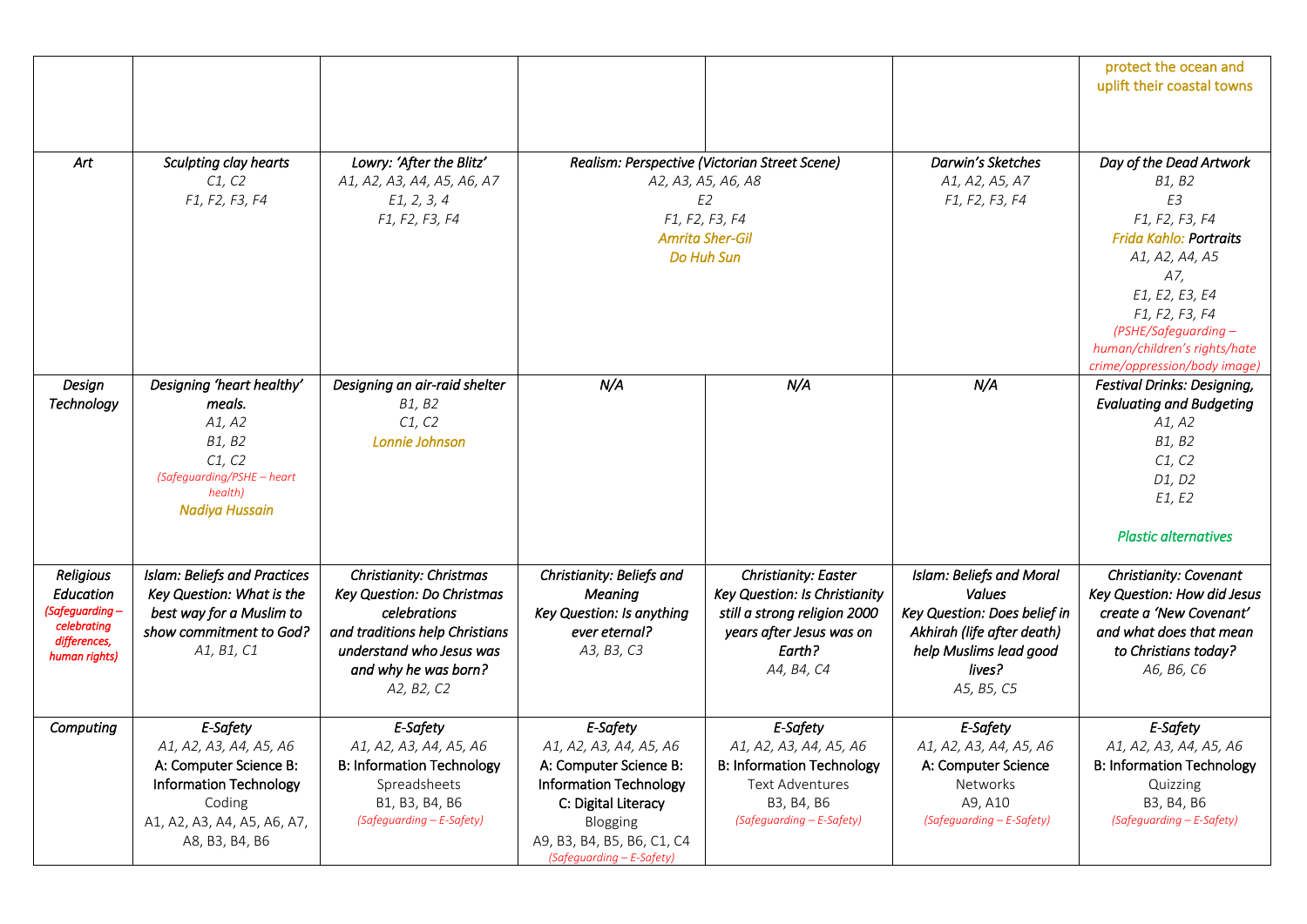|                               | A: Computer Science B:<br><b>Information Technology</b><br>C: Digital Literacy<br>Online Safety<br>A9, A10, B1, B2, C1, C2, C3,<br>C <sub>4</sub><br>(Safeguarding - E-Safety) |                                                                                                                                                                                                                                      |                                                                                                                                     |                                                                                                               |                                                                                                                                                                                                                               |                                                                                                                       |
|-------------------------------|--------------------------------------------------------------------------------------------------------------------------------------------------------------------------------|--------------------------------------------------------------------------------------------------------------------------------------------------------------------------------------------------------------------------------------|-------------------------------------------------------------------------------------------------------------------------------------|---------------------------------------------------------------------------------------------------------------|-------------------------------------------------------------------------------------------------------------------------------------------------------------------------------------------------------------------------------|-----------------------------------------------------------------------------------------------------------------------|
| Physical<br><b>Education</b>  | <b>Evasion Games</b>                                                                                                                                                           | <b>Gymnastics</b><br>Dance                                                                                                                                                                                                           | <b>Healthy and Active</b><br>Lifestyles<br><b>Evasion Games</b>                                                                     | <b>Evasion Games</b><br><b>Striking &amp; Fielding</b><br>Dr Hajar Abdulfazl-<br><b>Football Player</b>       | <b>Striking and Fielding</b><br>Net/Wall Games                                                                                                                                                                                | Net/Wall Games<br><b>Athletics</b>                                                                                    |
| <b>PSHE</b><br>(Safeguarding) | Law and Democracy<br><b>DARE</b><br>C3 (Science Link)                                                                                                                          | Appropriate Touch<br><b>DARE</b><br>C3 (Science Link)                                                                                                                                                                                | <b>Respecting Differences</b><br>Friendships<br><b>Assertiveness</b><br>The 'Three Rs'<br><b>Mental Health</b><br><b>Body Image</b> | Road safety<br><b>Bystander to Bullies</b><br><b>Conflicting Emotions</b><br><b>Savinas</b><br>Jobs and Taxes | Democracy in Britain<br><b>Healthy Marriage</b><br><b>Behaviour in Peer Groups</b><br>Stereotypes: Boys<br><b>Information Sharing</b>                                                                                         | <b>Information Sharing</b><br>Coping with Change<br>Illegal Touch (FGM?)<br>Living and Growing<br><b>Street Aware</b> |
| <b>Science</b>                | Animals including humans<br>C1, C2, C3<br><b>Working Scientifically</b><br>A1, A2, A3, A4, A5, A7<br>S.I Padmavati - the first<br>female cardiologist in India                 | Electricity<br>F1, F2, F3<br><b>Working Scientifically</b><br>A1, A4, A5, A7<br>(Safeguarding - electrical safety)<br>How might the development<br>of electrical technology result<br>in a more healthy lifestyle<br>during the war? | <b>Evolution and inheritance</b><br>D3<br><b>Working Scientifically</b><br>A3, A4, A5, A7                                           | N/A                                                                                                           | <b>Evolution and inheritance</b><br>D1, D2, D3<br>Living things and their<br>habitats<br>B1, B2<br><b>Working Scientifically</b><br>A1, A4, A5, A7<br>With global warming as it is<br>now, how might living<br>things evolve? | Light<br>E1, E2, E3<br><b>Working Scientifically</b><br>A5, A6, A7                                                    |
| <b>Scientific</b><br>Enquiry  | How does heart rate<br>change pre, during and<br>post exercise?                                                                                                                | There's no electricity and you<br>need to light a room. You<br>have these materials (fruit,<br>various conductors and<br>insulators). Light up the<br>room.                                                                          | Create hypotheses about<br>the reasons for the<br>evolution of a range of<br>animals.                                               |                                                                                                               | Classify the animals in the<br>local area using a<br>classification key.<br>What traits can be<br>inherited and passed to<br>offspring?                                                                                       | Is it possible to change the<br>angle of refraction?                                                                  |